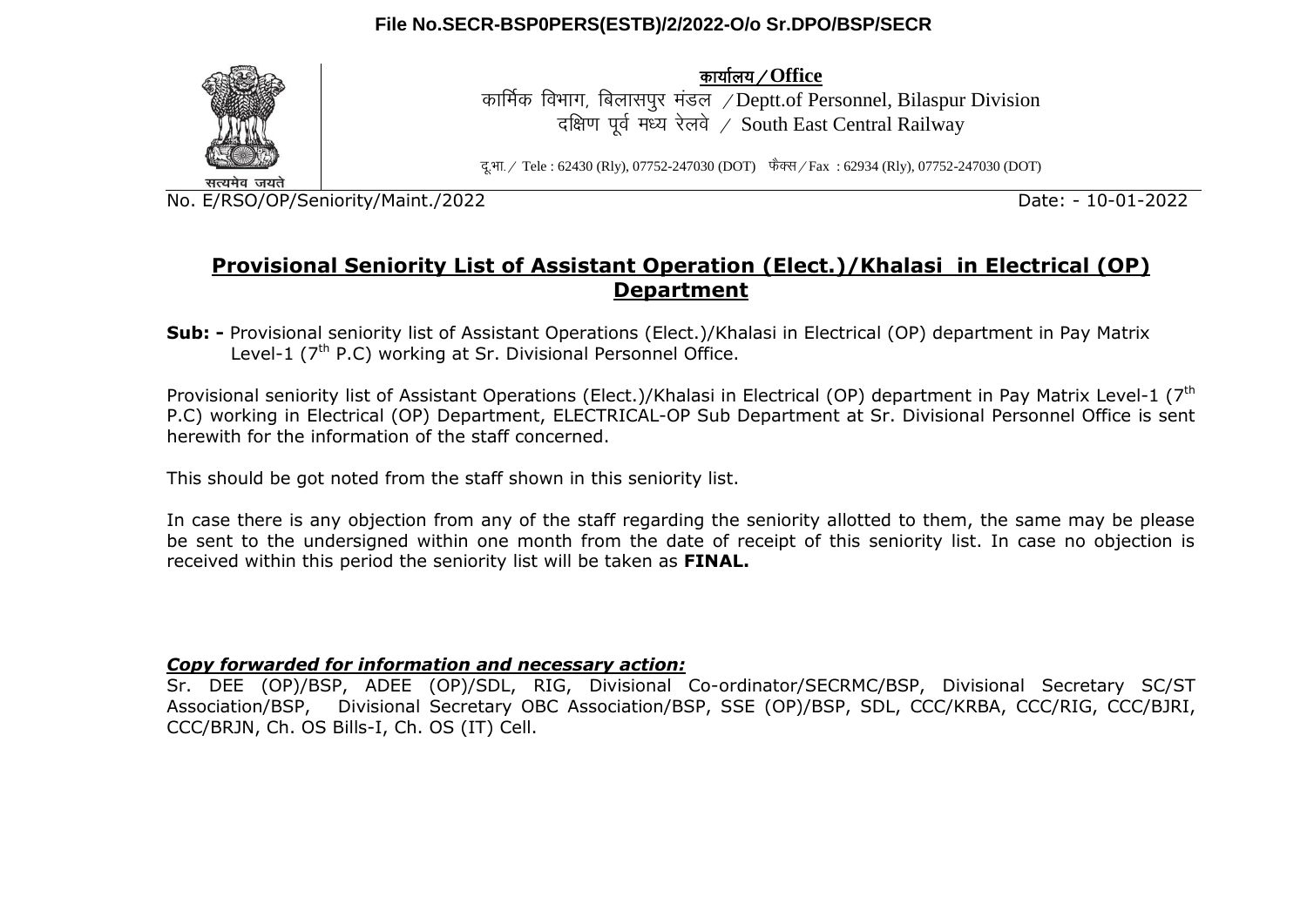## **South East Central Railway**

Divisioanl Office Personnel Department Bilaspur-495004

### **PROVISIONAL SENIORITY LIST OF EMPLOYEE(S) FOR Assistant Operation (Elect.) OF ELECTRICAL (OP) DEPTT. as on 01-01-2022**

| Department:  | <b>ECTRICAL</b>           | Department<br><b>Sub</b> | $\sim$ $\sim$<br>TRICAL-O<br>$-$<br>. r 1<br><b>ILL</b><br>. . |
|--------------|---------------------------|--------------------------|----------------------------------------------------------------|
| Designation: | <b>ECHNICIAN-III</b><br>л | Grade<br><b>Salary</b>   | LEVEL-1                                                        |

| <b>Division</b> | <b>Bill Unit</b>              | $\tau$ vpe<br>ำก<br>uor.<br>эd | Strength<br>10 T<br>d∣ |
|-----------------|-------------------------------|--------------------------------|------------------------|
| loco<br>זכםו    | $20252$<br>.<br><b>JJ4JJ1</b> |                                | 4<br>.                 |

| <b>EMPLOYEE DETAILS</b> |                |                        |                          |                       |           |             |                  |            |            |                   |                   |                |
|-------------------------|----------------|------------------------|--------------------------|-----------------------|-----------|-------------|------------------|------------|------------|-------------------|-------------------|----------------|
| <b>Seniority</b><br>No. | Ref.<br>No.    | PF No/NPS<br><b>No</b> | Name (Sri/Smt)           | <b>Designation</b>    | Comm.     | <b>STN</b>  | <b>Bill Unit</b> | D/Birth    | D/Apptt.   | Date of<br>Panel. | Mode of<br>Rectt. | <b>Remarks</b> |
| 1                       | $\mathbf{1}$   | 39207563700            | E. MURLIDHAR             | Asstt. Oper. (Elect.) | <b>UR</b> | <b>KRBA</b> | 392531           | 21-06-1966 | 22-09-1994 | 22-09-1994        |                   |                |
| 2                       | $\overline{2}$ | 39207536562            | <b>RAM PRASAD</b>        | Asstt. Oper. (Elect.) | <b>UR</b> | <b>BJRI</b> | 392905           | 01-07-1968 | 09-11-1986 | 06-05-1996        | <b>RECTT</b>      |                |
| 3                       | 3              | 39207528644            | T. V. N. MURTY           | Asstt. Oper. (Elect.) | <b>UR</b> | SDL         | 392200           | 21-04-1966 | 01-01-1987 | 18-04-1997        | <b>RECTT</b>      |                |
| 4                       | $\overline{4}$ | 39207540425            | <b>SMT LAXMI BAI</b>     | Asstt. Oper. (Elect.) | <b>ST</b> | <b>KJZ</b>  | 392905           | 01-07-1963 | 06-10-1987 | 19-04-1997        | <b>RECTT</b>      |                |
| 5                       | 5              | 39207957634            | <b>SHOBHANATH</b>        | Asstt. Oper. (Elect.) | <b>UR</b> | <b>SDL</b>  | 392933           | 05-08-1978 | 08-07-1997 | 08-07-1997        | <b>RECTT</b>      |                |
| 6                       | 6              | 39207563097            | KASPA CHENCHAYYA         | Asstt. Oper. (Elect.) | <b>UR</b> | <b>BSP</b>  | 392531           | 15-03-1967 | 19-05-1992 | 23.07.1997        |                   |                |
| $\overline{7}$          | $\overline{7}$ | 39207957660            | <b>MANNU KEWAT</b>       | Asstt. Oper. (Elect.) | <b>UR</b> | SDL         | 392933           | 12-07-1967 | 10-09-1997 | 10-09-1997        | <b>RECTT</b>      |                |
| 8                       | 8              | 39207957658            | <b>RAJESH DAS RAI</b>    | Asstt. Oper. (Elect.) | <b>UR</b> | SDL         | 392933           | 25-10-1976 | 11-09-1997 | 11-09-1997        | <b>RECTT</b>      |                |
| 9                       | 9              | 39207957750            | <b>VIJAY SINGH</b>       | Asstt. Oper. (Elect.) | <b>ST</b> | <b>BSP</b>  | 392531           | 06-05-1973 | 14-09-1997 | 14-09-1997        |                   |                |
| 10                      | 10             | 39207958821            | <b>SUNIL KUMAR YADAV</b> | Asstt. Oper. (Elect.) | <b>UR</b> | <b>SDL</b>  | 392933           | 29-06-1976 | 16-10-1997 | 16-10-1997        |                   |                |
| 11                      | 11             | 39209535305            | <b>SURYA KANT BHAGAT</b> | Asstt. Oper. (Elect.) | <b>UR</b> | <b>KRBA</b> | 392531           | 15-07-1968 | 13-01-1998 | 13-01-1998        |                   |                |
| 12                      | 12             | 39207572566            | <b>INDRAJIT DAS</b>      | Asstt. Oper. (Elect.) | <b>UR</b> | SDL         | 392200           | 14-08-1977 | 08-08-1998 | 08-08-1998        | <b>RECTT</b>      |                |
| 13                      | 13             | 39207572712            | <b>SMT. DALJIT KOUR</b>  | Asstt. Oper. (Elect.) | UR        | <b>BSP</b>  | 392200           | 07-09-1964 | 07-09-1998 | 07-09-1998        | <b>RECTT</b>      |                |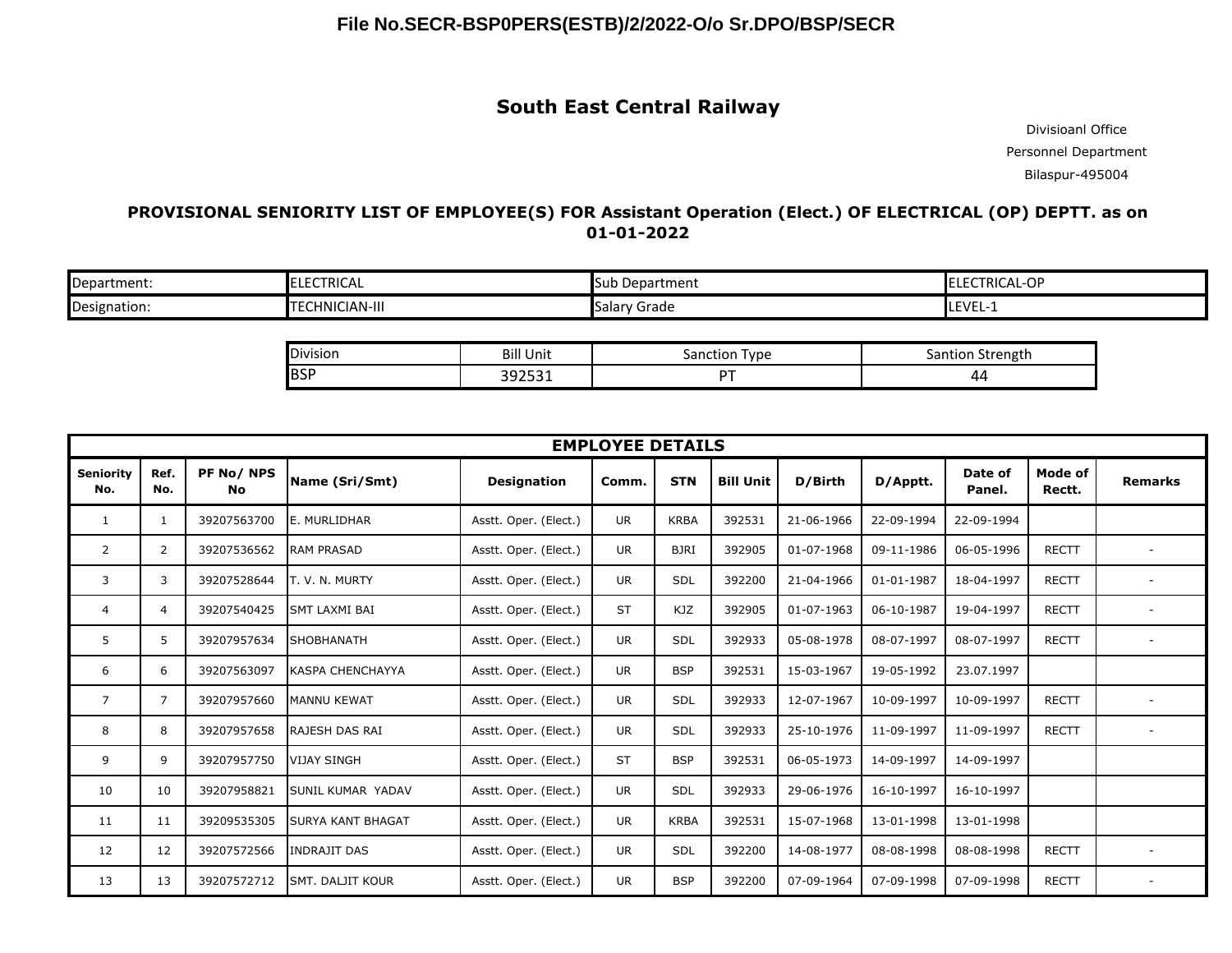| 14 | 14 | 39207484458 | <b>SMT. ALIMUN</b>                | Asstt. Oper. (Elect.) | UR.        | <b>BSP</b>  | 392531 | 02-10-1966 | 05-07-1999 | 05-07-1999 | <b>RECTT</b> |                          |
|----|----|-------------|-----------------------------------|-----------------------|------------|-------------|--------|------------|------------|------------|--------------|--------------------------|
| 15 | 15 | 39207484331 | AMRIT LAL TIWARI                  | Asstt. Oper. (Elect.) | UR         | <b>BSP</b>  | 1000   | 25-03-1962 | 08-07-1999 | 08-07-1999 | RECTT        |                          |
| 16 | 16 | 39207963361 | JITENDRA PRASAD                   | Asstt. Oper. (Elect.) | UR         | <b>BSP</b>  | 392531 | 02-01-1980 | 25-07-1999 | 25-07-1999 | RECTT        | $\overline{\phantom{a}}$ |
| 17 | 17 | 39207963464 | <b>GHANSHYAM PRASAD PATEL</b>     | Asstt. Oper. (Elect.) | OBC        | <b>BSP</b>  | 392531 | 15-04-1970 | 19-08-1999 | 19-08-1999 |              |                          |
| 18 | 18 | 39207484409 | CHOTE LAL SAH                     | Asstt. Oper. (Elect.) | <b>ST</b>  | <b>BSP</b>  | 1000   | 08-03-1972 | 25-08-1999 | 25-08-1999 | RECTT        |                          |
| 19 | 19 | 39207484410 | ANIL KUMAR YADAV                  | Asstt. Oper. (Elect.) | UR         | <b>BSP</b>  | 1000   | 20-05-1970 | 25-08-1999 | 25-08-1999 | RECTT        |                          |
| 20 | 20 | 39207484380 | LAKHBEER SINGH                    | Asstt. Oper. (Elect.) | UR         | <b>BSP</b>  | 1000   | 22-07-1973 | 25-08-1999 | 25-08-1999 | RECTT        |                          |
| 21 | 21 | 39207484483 | <b>ABDUL MUSTAKIN</b>             | Asstt. Oper. (Elect.) | <b>UR</b>  | <b>BSP</b>  | 1000   | 01-07-1980 | 27-09-1999 | 27-09-1999 | RECTT        | $\overline{\phantom{a}}$ |
| 22 | 22 | 39204AB0079 | <b>SUNIL KUMAR</b>                | Asstt. Oper. (Elect.) | <b>ST</b>  | <b>BSP</b>  | 392214 | 01-07-1984 | 14-06-2004 | 14-06-2004 |              |                          |
| 23 | 23 | 39207563050 | HAREMURARE                        | Asstt. Oper. (Elect.) | UR         | <b>BSP</b>  | 392531 | 01-07-1969 | 27-12-1993 | 17-06-2004 | <b>RECTT</b> |                          |
| 24 | 24 | 39204AB0328 | SMT.GOMTI BAIGA.                  | Asstt. Oper. (Elect.) | UR         | <b>SDL</b>  | 392200 | 05-10-1975 | 16-08-2004 | 16-08-2004 | RECTT        |                          |
| 25 | 25 | 39211AB0459 | <b>GANESH SARPAVARAPU</b>         | Asstt. Oper. (Elect.) | <b>UR</b>  | <b>BSP</b>  | 392531 | 04-07-1988 | 31-10-2011 | 31-10-2011 | <b>RECTT</b> | <b>Tfr. To Wat Divn.</b> |
| 26 | 26 | 39210AB0104 | RAJU KUMAR                        | Asstt. Oper. (Elect.) | SC         | <b>BSP</b>  | 392531 | 01-06-1978 | 14-08-2010 | 01-07-2012 | RECTT        |                          |
| 27 | 27 | 39212AB0250 | <b>CHANDRA SHEKHAR</b><br>KAIWART | Asstt. Oper. (Elect.) | <b>UR</b>  | <b>BSP</b>  | 392531 | 06-10-1979 | 06-07-2012 | 06-07-2012 | Larsgess     | $\overline{\phantom{a}}$ |
| 28 | 28 | 39212AB0248 | A.SANJEEV.RAO                     | Asstt. Oper. (Elect.) | <b>UR</b>  | <b>BSP</b>  | 392531 | 25-02-1985 | 06-07-2012 | 06-07-2012 | Larsgess     |                          |
| 29 | 29 | 39212AB0249 | <b>BHISM YADAV</b>                | Asstt. Oper. (Elect.) | OBC        | <b>BSP</b>  | 392531 | 14-09-1976 | 06-07-2012 | 06-07-2012 | Larsgess     |                          |
| 30 | 30 | 39212AB0281 | ANIL KUMAR BARMAN                 | Asstt. Oper. (Elect.) | UR         | <b>SDL</b>  | 392200 | 26-06-1983 | 09-07-2012 | 09-07-2012 | Larsgess     |                          |
| 31 | 31 | 39212AB0280 | YASHWANT KU. VERMA                | Asstt. Oper. (Elect.) | <b>OBC</b> | <b>SDL</b>  | 392200 | 30-08-1991 | 09-07-2012 | 09-07-2012 | Larsgess     |                          |
| 32 | 32 | 39207563190 | NARESH RAJAK                      | Asstt. Oper. (Elect.) | UR         | <b>KRBA</b> | 392531 | 01-04-1965 | 16-06-1992 | 20-12-2012 | Re-dep.      |                          |
| 33 | 33 | 39207568204 | <b>VIJAY DAS</b>                  | Asstt. Oper. (Elect.) | UR         | <b>USL</b>  | 392531 | 10-07-1975 | 20-04-1995 | 20-12-2012 | Re-dep.      |                          |
| 34 | 34 | 39207963531 | SANTOSH KUMAR                     | Asstt. Oper. (Elect.) | <b>OBC</b> | <b>BSP</b>  | 392531 | 02-04-1978 | 07-08-1998 | 20-12-2012 | Re-dep.      |                          |
| 35 | 35 | 39213AB0036 | PRASHANT KUMAR SONKAR             | Asstt. Oper. (Elect.) | SC         | RIG         | 392531 | 14-04-1994 | 03-01-2013 | 03-01-2013 | Larsgess     |                          |
| 36 | 36 | 39213AB0035 | KIRIT RAM FEKAR                   | Asstt. Oper. (Elect.) | OBC        | <b>BJRI</b> | 392905 | 14-09-1982 | 03-01-2013 | 03-01-2013 | Larsgess     |                          |
| 37 | 37 | 39213AB0037 | <b>PRADEEP KUMAR</b>              | Asstt. Oper. (Elect.) | OBC        | <b>BJRI</b> | 392905 | 22-12-1988 | 02-01-2013 | 04-04-2013 | Larsgess     |                          |
| 38 | 38 | 39212AB0325 | <b>GANESH KUMAR YADAV</b>         | Asstt. Oper. (Elect.) | OBC        | <b>RIG</b>  | 392531 | 22-08-1982 | 10-07-2012 | 01-06-2013 | Larsgess     | $\overline{\phantom{a}}$ |
| 39 | 39 | 39213AB1196 | SANJAY YADAV                      | Asstt. Oper. (Elect.) | OBC        | <b>USL</b>  | 392531 | 01-04-1984 | 26-06-2013 | 26-06-2013 | RECTT        | $\overline{\phantom{a}}$ |
| 40 | 40 | 39213AB1192 | PAPIYA SARKAR                     | Asstt. Oper. (Elect.) | <b>UR</b>  | <b>BSP</b>  | 392531 | 09-02-1990 | 26-06-2013 | 26-06-2013 | Larsgess     |                          |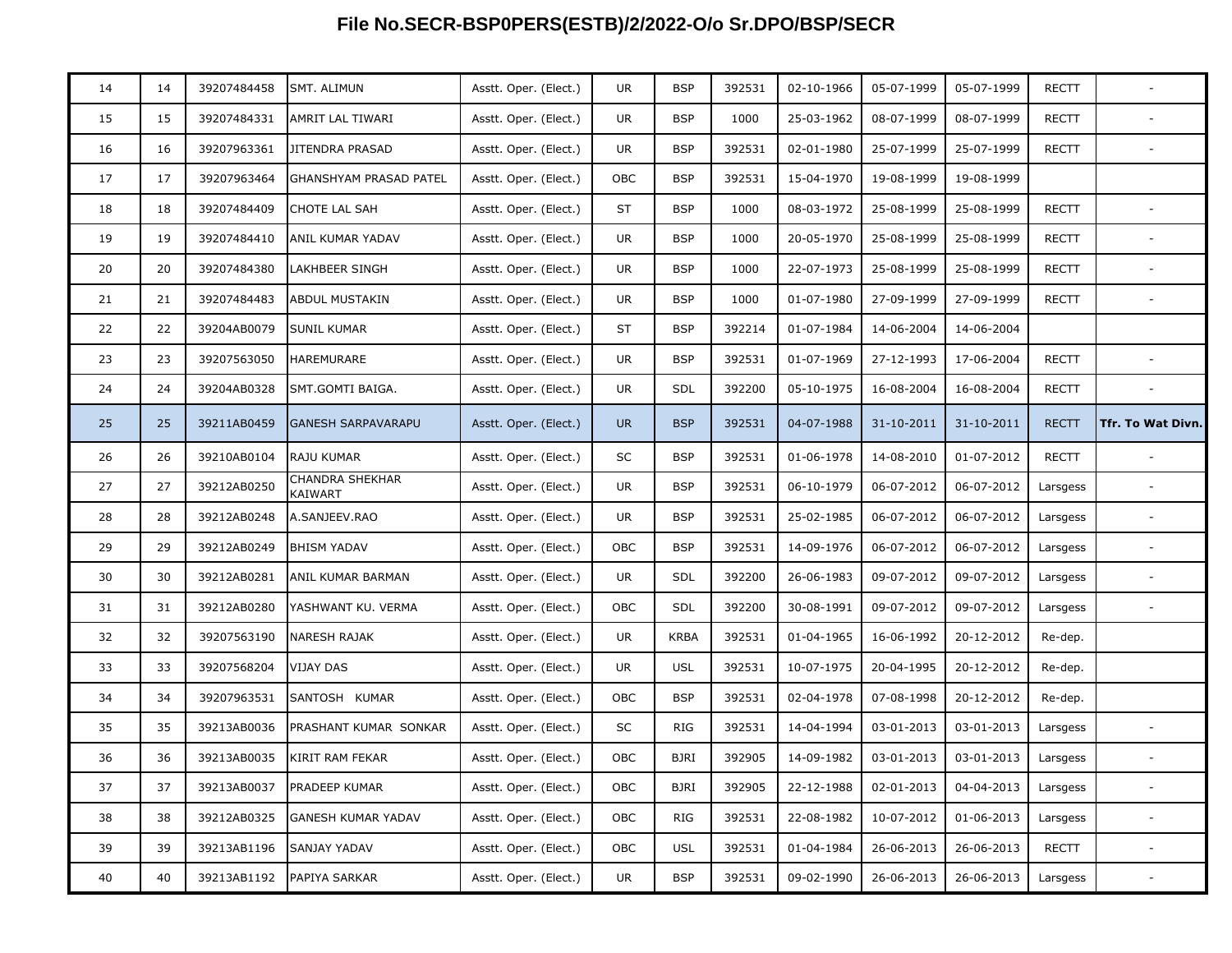| 41 | 41 | 39213AB1194 | SACHIN HARIPAL         | Asstt. Oper. (Elect.) | SC         | <b>BSP</b>  | 392531 | 16-10-1990 | 27-06-2013 | 27-06-2013 | Larsgess     |                                         |
|----|----|-------------|------------------------|-----------------------|------------|-------------|--------|------------|------------|------------|--------------|-----------------------------------------|
| 42 | 42 | 39213AB1198 | NARENDRA KUMAR SAHU    | Asstt. Oper. (Elect.) | <b>OBC</b> | <b>BJRI</b> | 392905 | 09-04-1986 | 26-06-2013 | 28-06-2013 | RECTT        |                                         |
| 43 | 43 | 39213AB1197 | KARTIK KUMAR SRWARI    | Asstt. Oper. (Elect.) | SC         | BSP         | 392200 | 07-07-1989 | 29-06-2013 | 29-06-2013 | RECTT        | $\overline{\phantom{a}}$                |
| 44 | 44 | 39213AB1195 | NITISH KUMAR KUNDAY    | Asstt. Oper. (Elect.) | SC         | <b>BSP</b>  | 392200 | 06-12-1989 | 02-07-2013 | 02-07-2013 | RECTT        |                                         |
| 45 | 45 | 39213AB2600 | SANJAY KUMAR           | Asstt. Oper. (Elect.) | UR         | <b>BSP</b>  | 392531 | 20-11-1991 | 11-09-2013 | 11-09-2013 | Larsgess     | $\overline{\phantom{a}}$                |
| 46 | 46 | 39214AB0311 | ROSHAN KUMAR NETAM     | Asstt. Oper. (Elect.) | <b>ST</b>  | <b>BSP</b>  | 392531 | 18-03-1988 | 26-05-2014 | 26-05-2014 | RECTT        |                                         |
| 47 | 47 | 39214AB0314 | SANTOSH                | Asstt. Oper. (Elect.) | SC         | BSP         | 392531 | 22-02-1993 | 26-05-2014 | 26-05-2014 | <b>RECTT</b> | $\overline{\phantom{a}}$                |
| 48 | 48 | 39214AB0315 | KU. SARITA YADAV       | Asstt. Oper. (Elect.) | OBC        | BSP         | 392531 | 03-08-1994 | 26-05-2014 | 26-05-2014 | RECTT        | $\overline{\phantom{a}}$                |
| 49 | 49 | 39214AB0313 | <b>RAJU PRASAD</b>     | Asstt. Oper. (Elect.) | <b>ST</b>  | <b>RIG</b>  | 392531 | 16-05-1991 | 27-05-2014 | 27-05-2014 | <b>RECTT</b> |                                         |
| 50 | 50 | 39429800143 | MOHAMMAD SARIYA SOHAGI | Asstt. Oper. (Elect.) | OBC        | <b>BSP</b>  | 392531 | 02-06-1985 | 18-11-2014 | 18-11-2014 | <b>RRC</b>   | <b>Came on IRMT</b><br>from Store Dept. |
| 51 | 51 | 39207542434 | MOHAMMED YASIN ANSARI  | Asstt. Oper. (Elect.) | UR         | BSP         | 392531 | 15-07-1970 | 18-05-1991 | 02-06-2015 | Re-dep.      |                                         |
| 52 | 52 | 39207562603 | <b>SANT KUMAR</b>      | Asstt. Oper. (Elect.) | ST         | <b>BSP</b>  | 392531 | 02-02-1975 | 19-05-1993 | 02-06-2015 | Re-dep.      |                                         |
| 53 | 53 | 39207572578 | ABDUL ALIM KHAN        | Asstt. Oper. (Elect.) | <b>UR</b>  | SDL         | 392200 | 16-10-1979 | 08-08-1998 | 02-06-2015 | Re-dep.      |                                         |
| 54 | 54 | 39215AB0948 | AMBIKA PRASAD          | Asstt. Oper. (Elect.) | OBC        | KJZ         | 392905 | 03-07-1989 | 01-07-2015 | 01-07-2015 | Larsgess     |                                         |
| 55 | 55 | 39215AB0951 | <b>ISHWAR PRASAD</b>   | Asstt. Oper. (Elect.) | <b>OBC</b> | <b>BJRI</b> | 392905 | 23-11-1990 | 01-07-2015 | 01-07-2015 | Larsgess     | $\overline{\phantom{a}}$                |
| 56 | 56 | 39215AB0950 | SITESH KUMAR SANDE     | Asstt. Oper. (Elect.) | SC         | <b>RIG</b>  | 392531 | 15-06-1985 | 11-07-2015 | 11-07-2015 | Larsgess     |                                         |
| 57 | 57 | 39229800719 | SUSHIL KUMAR MAHTO     | Asstt. Oper. (Elect.) | SC         | <b>APR</b>  | 392905 | 02-02-1994 | 14-09-2016 | 14-09-2016 | Larsgess     |                                         |
| 58 | 58 | 39229800861 | SMT VARSHA PANDEY      | Asstt. Oper. (Elect.) | <b>UR</b>  | <b>SDL</b>  | 392200 | 04-08-1992 | 18-01-2017 | 18-01-2017 | Larsgess     |                                         |
| 59 | 59 | 39229801264 | KUNDAN KUMAR NIRALA    | Asstt. Oper. (Elect.) | OBC        | BSP         | 392531 | 15-06-1993 | 24-01-2018 | 24-01-2018 | <b>RRC</b>   |                                         |
| 60 | 60 | 39229801266 | RAUSHAN KUMAR          | Asstt. Oper. (Elect.) | OBC        | BSP         | 392531 | 25-02-1991 | 24-01-2018 | 24-01-2018 | <b>RRC</b>   |                                         |
| 61 | 61 | 39229801260 | ABHIMANYU KUMAR        | Asstt. Oper. (Elect.) | OBC        | <b>BSP</b>  | 392531 | 21-01-1988 | 24-01-2018 | 24-01-2018 | <b>RRC</b>   |                                         |
| 62 | 62 | 39229801263 | <b>BITTU KUMAR</b>     | Asstt. Oper. (Elect.) | OBC        | BSP         | 392531 | 26-01-1988 | 24-01-2018 | 24-01-2018 | <b>RRC</b>   |                                         |
| 63 | 63 | 39229801262 | <b>BRAJ NANDAN</b>     | Asstt. Oper. (Elect.) | <b>OBC</b> | <b>BSP</b>  | 392531 | 05-07-1990 | 24-01-2018 | 24-01-2018 | <b>RRC</b>   | Tfr. To BPL Divn.                       |
| 64 | 64 | 39229801261 | CHITRANJAN KUMAR       | Asstt. Oper. (Elect.) | OBC        | <b>BSP</b>  | 392531 | 12-02-1994 | 24-01-2018 | 24-01-2018 | <b>RRC</b>   |                                         |
| 65 | 65 | 39229801255 | MD. IMRAN              | Asstt. Oper. (Elect.) | OBC        | BSP         | 392531 | 05-04-1988 | 24-01-2018 | 24-01-2018 | <b>RRC</b>   |                                         |
| 66 | 66 | 39229801256 | <b>ABHISHEK KUMAR</b>  | Asstt. Oper. (Elect.) | OBC        | <b>BSP</b>  | 392531 | 15-04-1991 | 24-01-2018 | 24-01-2018 | <b>RRC</b>   | Tfr. To JMP<br>Workshop                 |